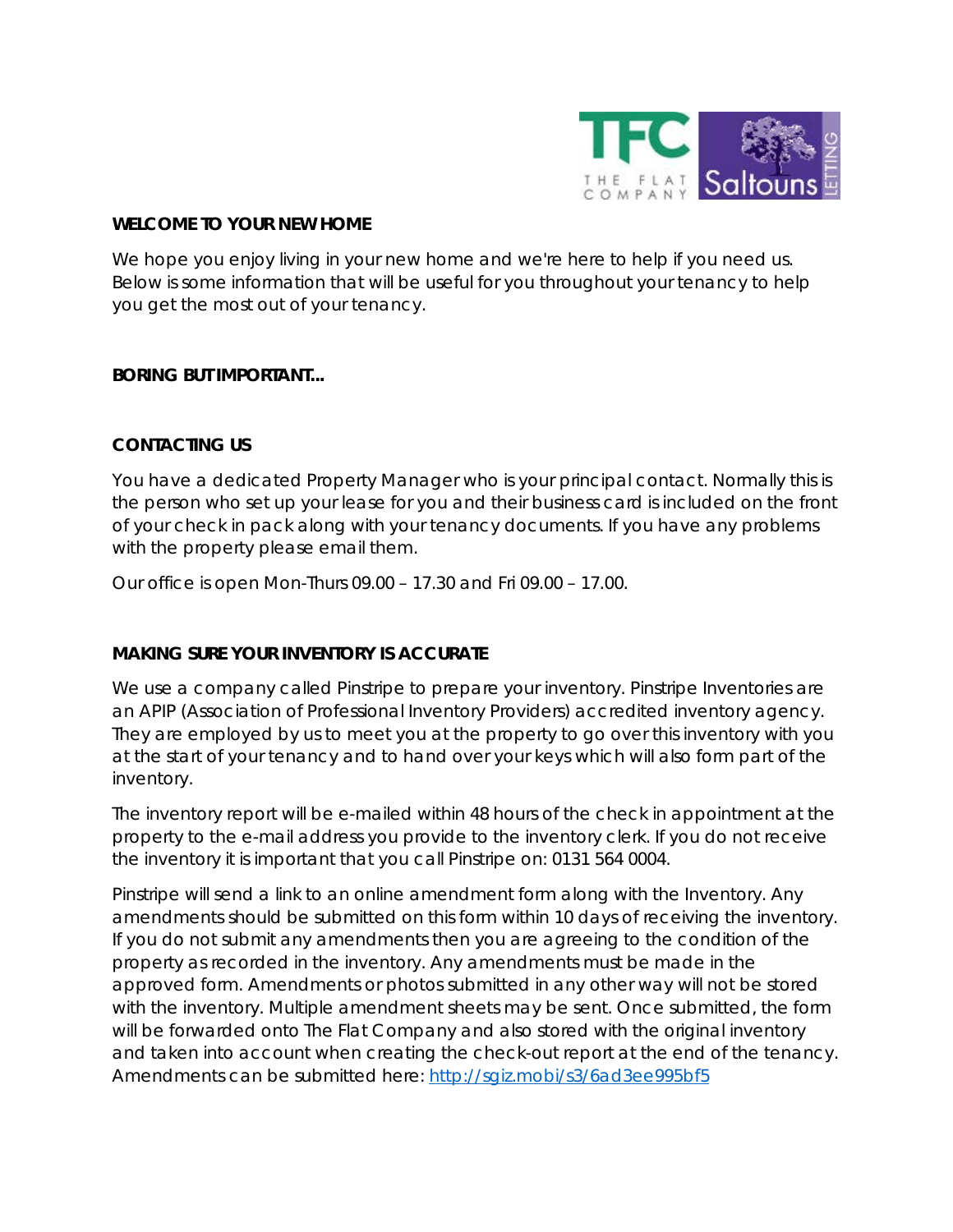Please don't use the amendments to report maintenance issues. Please use the reporting system outlined below.

For more information about Pinstripe please visit: [www.pinstripeinventories.co.uk](http://www.pinstripeinventories.co.uk/)

For more information about APIP Accreditation visit: [www.apip.org.uk](http://www.apip.org.uk/)

# **HOW DO I REPORT A MAINTENANCE ISSUE**

We use an online 'triage' system to make sure your maintenance issue is resolved as swiftly as possible. To report a maintenance issue you should go to our company website and use the 'Report A Fault' button in the tenant section. The service is available 24/7 and includes contact details for out-of-hours emergency cover. Why not add the page to the bookmarks on your phone so that it is easily accessible should you need it.

We'll get the problem fixed as soon as possible. Our fix timescales are 24 hours for urgent work and 7 days for non-urgent works. Fix timescales can be delayed if the tradesman has to order parts or if we require your landlord's approval to go ahead with the works.

# **WHO DO I CONTACT IN AN EMERGENCY?**

If you suspect a Gas Leak please call Transco immediately on 0800 111999.

If you have no heating and/or hot water please follow the instructions on the website for report a fault. This will give you suggestions on how to fix the problem yourself, but if the fault can't be fixed, the system will instruct you to contact the office on 0131 226 7733/01968 679402. If it is out of hours you will be given the option of leaving a message or being put through to our 24 hour emergency line. Please remember to include your name, address and a contact number along with a brief description of the problem so that we can return your call and assign the correct tradesman as swiftly as possible.

If you have a problem with your lock you can contact Doug at Red Circle Locks on 07759422566 who provides a 24hr locksmith service.

If you have any concerns regarding anti-social behaviour or problems with harassment from neighbours please contact your local Community Safety Team on 0131 529 7050.

# **KEYS**

Please ensure that you have a full set of keys with you when you leave the house. It's important that you use all of the locks on your doors as leaving some of them unlocked may invalidate both your own insurance and that of your landlord.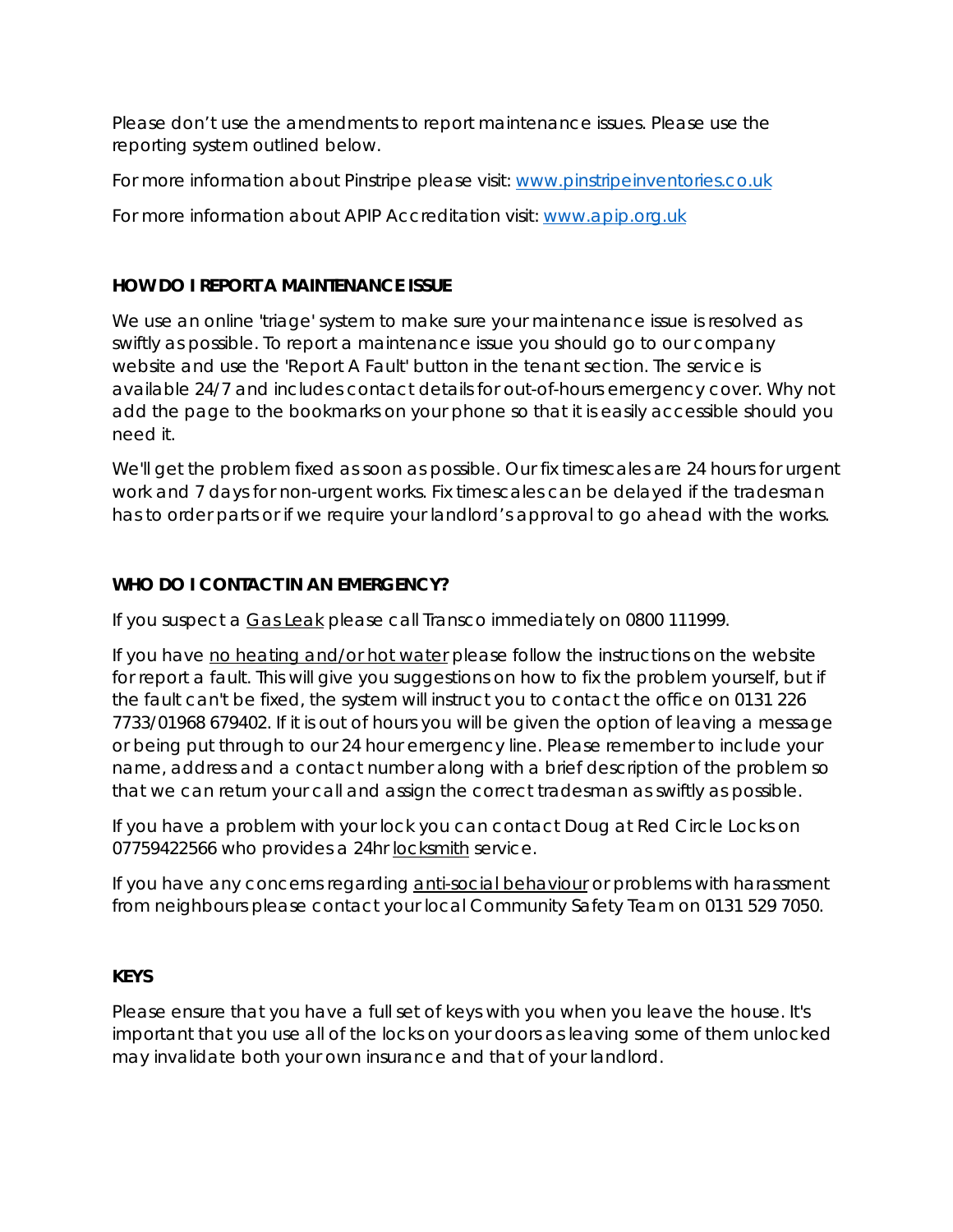We will issue a set of keys for each person named on the lease. Very occasionally we are not able to issue all of the required full sets of the keys at the start of your tenancy. In this event you will be given a letter authorising free replacement keys from Edina Lock and Key. Edina is the only shop authorised to cut keys for us and we are not able to reimburse you for key cutting if you use any other shop. You should take a full set of keys together with the letter and any incomplete sets to Edina Lock and Key, 10 Brandon Terrace Edinburgh EH3 5EA

Telephone: 0131 556 1567. Shop hours - Monday, Tuesday, Thursday & Friday: 9.30am - 5.30pm; Wednesday & Saturday: 9.30am - 1pm

# **ACCESS TO THE PROPERTY**

As agents for your landlord we will hold keys for the above property during your tenancy. These will be used to gain access to the property when you have given consent or in the event of an emergency.

# **IS YOUR TENANT LIABILITY INSURANCE UP TO DATE?**

We recommend that you have cover for any accidental damage to the landlord's furniture and fittings (tenant liability insurance).

# **IS EVERYONE NAMED ON THE LEASE?**

It is also important that everybody living in the property is named on and has signed the lease. If this has not already happened please contact your Property Manager or call the office.

# **WHO DO YOU WANT TO SUPPLY YOUR GAS AND ELECTRICITY?**

Spark Energy are your current suppliers. We will contact them and give them the details of your tenancy and the meter readings. Future bills will be in the lead tenants name. You can take advantage of a variety of websites which will compare energy tariffs to make sure you get the best possible deal.

Similarly, we will give the council details of your move in and the names on the lease so that you will receive Council Tax demands in the name of everyone named on the lease. If you are entitled to an exemption or discount you will need to contact the council directly for them to apply this.

In both cases, if you don't receive a bill within the first 2 months of your stay in the property, please contact your chosen supplier directly to set up your account.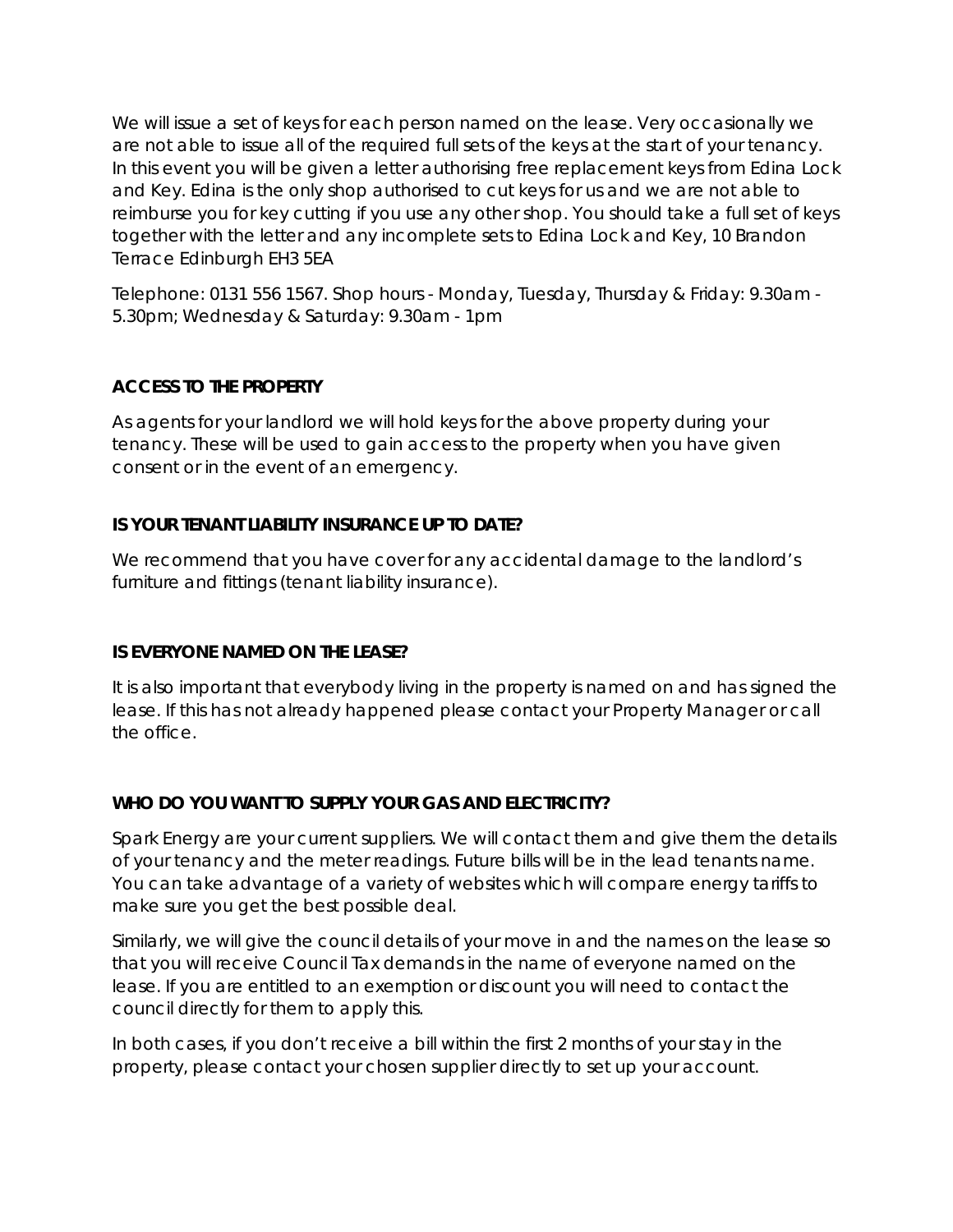# **MY PROPERTY HAS A PREPAYMENT METER - WHAT DO I NEED TO DO?**

Where there is a prepayment key/card/token meter we will try to ensure that your Pre-Payment account is set up prior to you moving in to the property and a new key on its way to you. However, this may not always be possible. If we were unable to do this then the following information will allow you to identify your provider and set up the account in your name.

If you are unsure as to who supplies your gas/electricity please call 0870 6081524 (gas)/ 0845 2709101(electricity) and they will be able to tell you.

Don't assume that the name on the card or key is the correct supplier as the provider may have been changed since the meter was installed.

To top up your electricity or gas during your tenancy simply remove your card and visit your local PayPoint outlet. Removing your card will NOT stop your gas or electricity supply provided there is enough credit in the meter.

All prepayment meters have emergency credit back up. If you have no gas or electricity credit left on your meter this can be activated by pressing the button on the meter. If there is no emergency credit on the meter please see below for further instruction relating to your supplier.

If you are away from the property for any period of time don't forget to make sure that you leave enough credit in your pre-payment meter. This will prevent loss of supply which would result in such things as freezers defrosting and heating not working.

As a company we are not able to arrange for Pre-Payment meters to be removed, but you can get useful information [www.moneysavingexpert.com](http://www.moneysavingexpert.com/) on getting the best deal for you or on switching your meter if you would prefer a 'credit' meter (normal billing meter).

# **POST ARRIVED THAT'S NOT FOR YOU?**

If you receive any post addressed to your landlord (their name is on your lease) please cross out the address and redirect it to our office by writing "Redirect to: 61A Queen Street, Edinburgh, EH2 4NA" on the envelope and sticking it in a post box.

Please do not redirect any post for previous tenants to this office. It should be marked 'not known at this address' and put back in a post box. That way, the senders should stop sending them to you!

But...

Watch out for any post which is addressed to "your landlord's name or 'occupier'" as this is likely to be for your attention.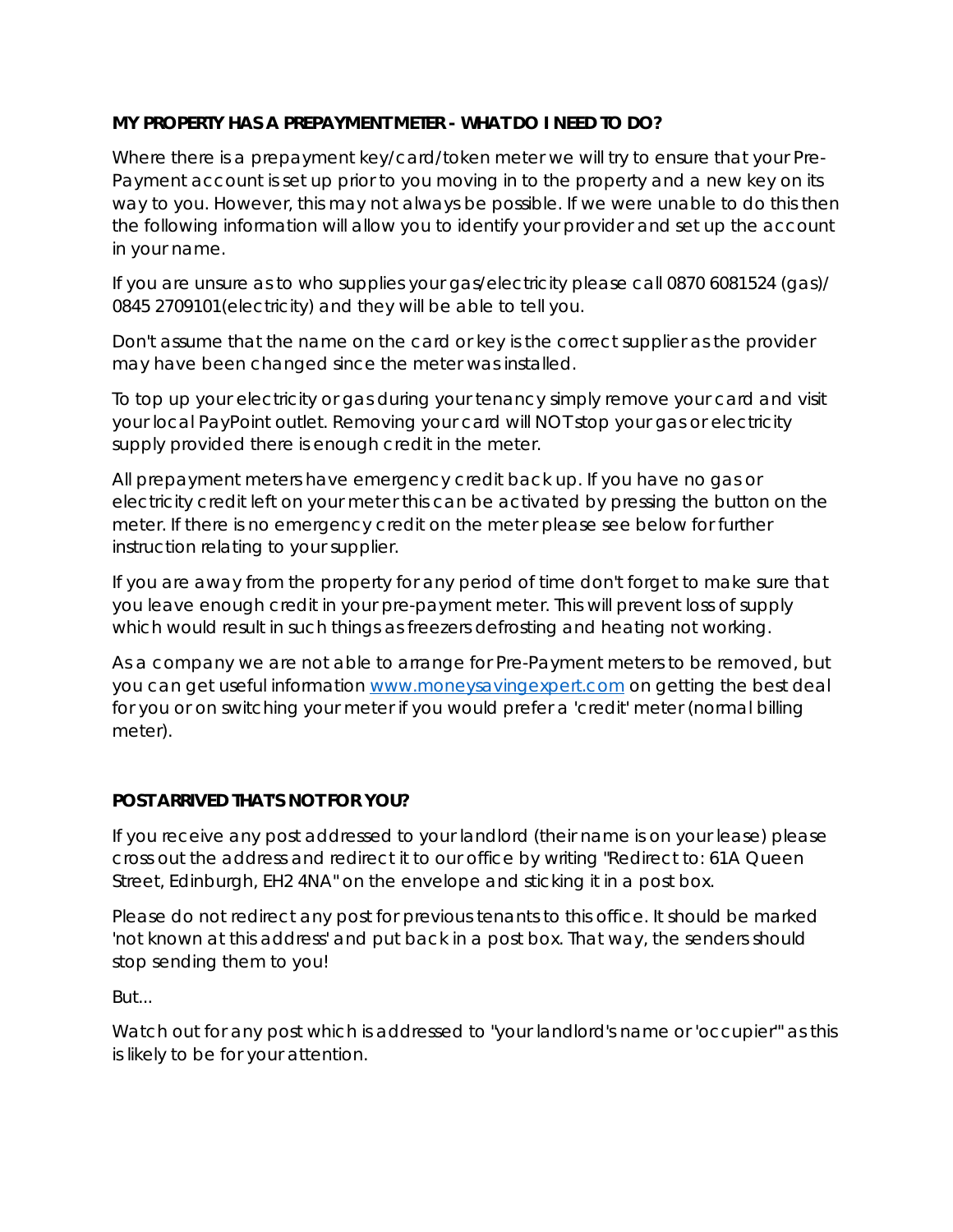### **WHAT HAPPENS TO MY DEPOSIT?**

Your deposit will be lodged with LPS Scotland, one of the three approved schemes in Scotland. You will receive email confirmation from us when the transfer is made and then confirmation from LPS that it has been lodged by them. The email from LPS contains your repayment ID number which you will need when you come to reclaim your deposit at the end of the tenancy. Please keep these details in a safe place, but you can ask them to resend them at any time by contacting them directly.

If your contact details change during your tenancy you will need to notify LPS and our company. Further information about the LPS tenancy deposit scheme can be found here: [www.lettingprotectionscotland.com/documents/tenants-guide-to-the-lps](http://www.lettingprotectionscotland.com/documents/tenants-guide-to-the-lps-scotland.pdf)[scotland.pdf](http://www.lettingprotectionscotland.com/documents/tenants-guide-to-the-lps-scotland.pdf)

### **WHAT HAPPENS TO MY DEPOSIT IF WE WANT TO CHANGE SOME OF MY FLATMATES?**

We'll need to reference incoming tenants and draw up a new lease for you. As soon as you know that you want to change some of the names on your lease please contact us to make arrangements as in some circumstances this may not be possible.

Where there has been a partial change of tenants at the property we will apply to the Tenancy Deposit Scheme for the return of the renewing tenants' share of the deposit from the previous tenancy. It is important that the lead tenant from the previous tenancy authorises this return as soon as possible and within 7 days so that we can lodge the full deposit for this current tenancy. The lead tenant from the previous tenancy is also then able to release the deposit to those tenants from the previous tenancy no longer living in the property.

### **WHO DO I NEED TO CONTACT TO SET UP MY TELEPHONE/BROADBAND/CABLE/SATELLITE?**

If you wish to have new cable or satellite services fitted please contact the office for written permission if any work is required to the property including, but not restricted to the fitting of a satellite dish or drilling through the fabric of the property to fit cabling.

If there is already cabling within the property and no other work is required please simply contact your chosen provider to arrange a connection.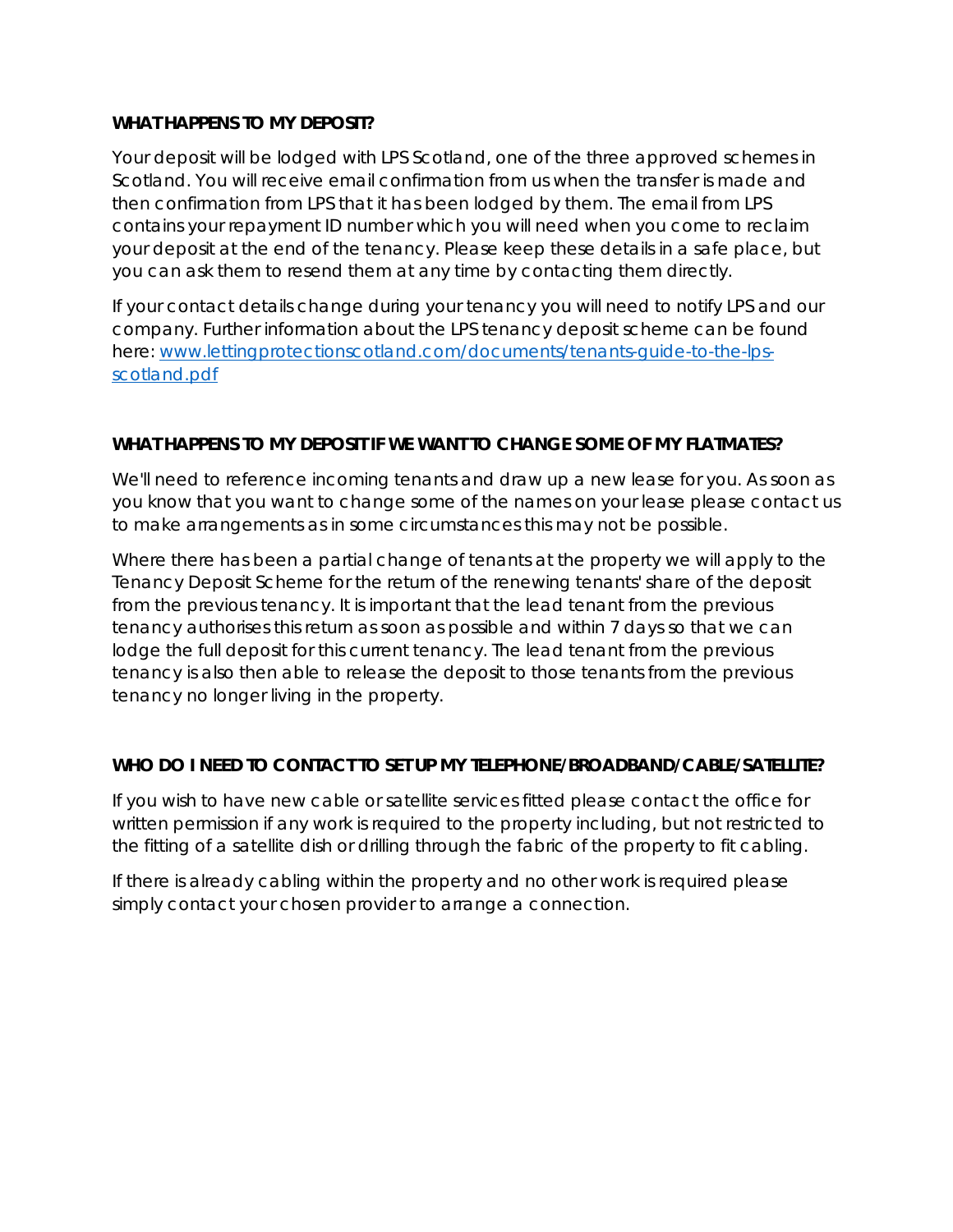### **DURING YOUR TENANCY**

### **GARDENS**

A word to the wise - if you have a garden, make sure that you keep on top of it. They get out of hand very quickly! If you need more tools please let your Property Manager know.

### **CHECK YOUR SMOKE ALARMS!**

We advise that you check your smoke alarms once a week and report any faults found to the office immediately. If you have any difficulties testing the alarms please contact our Maintenance Department on 0131 226 7733/ 01968 679402.

## **OOPS!**

Accidents can happen and it is likely that something will get broken during your tenancy. If it is a small item such as a plate or cup, replace it with a similar model (it does not have to be an exact match). If the damage is more serious such as furniture or flooring, please contact the office for help. We work with a wide variety of tradesmen who can help. We can supply you with their details and you can deal with them directly. If you try to disguise the damage or we have to organise replacement items or works ourselves this will delay the return of your deposit.

### **RENT**

Your rent is due on the 1st of each month and a late rent charge of £10 per day is charged after the 6th of the month. You must ensure that the account from which rent is paid has sufficient funds to cover the payment.

If you cannot pay your rent on time for any reason please contact your Property Manager as soon as possible. They will do their best to help you to find a solution.

### **ANTISOCIAL BEHAVIOUR**

It is a condition of Edinburgh Council that all neighbours surrounding an HMO property are given a 24hr Hotline number in case of emergency or noise related problems.

The protection of our client's HMO licence is of paramount importance. We take any action by tenants that might jeopardise the licence renewal extremely seriously. If we have to attend a noise problem at a property out of hours (M-F 9am-5.00pm) as a result of a neighbour contacting the Council's 24hr hotline we reserve the right to charge a call out fee.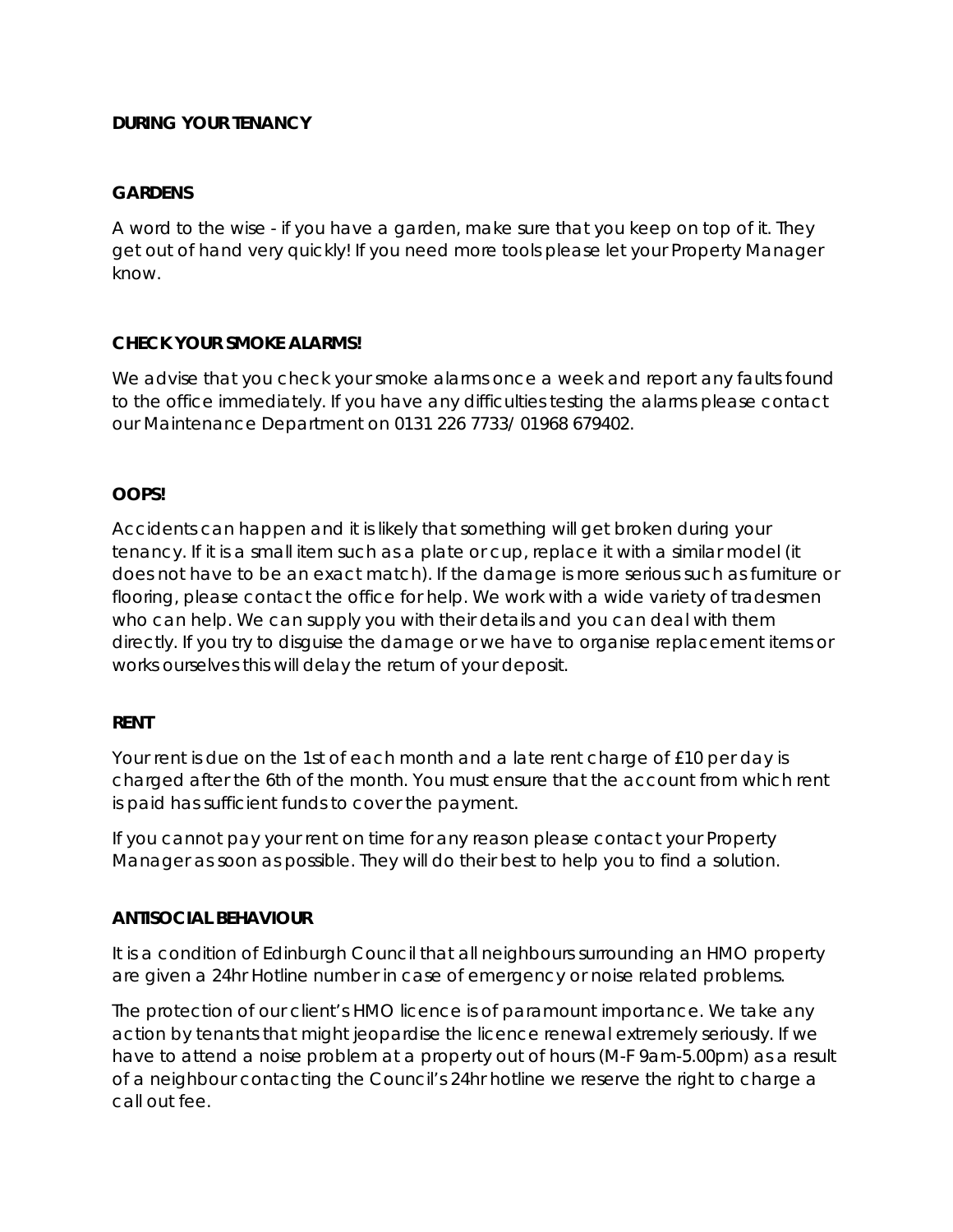## **DO I NEED TO BE AT HOME TO LET TRADESMEN IN?**

This isn't usually necessary. We'll ask the tradesman to contact you directly to arrange access for any works or safety checks. If you are happy for them to collect keys from our office to access your home then you can give them permission.

If you prefer to be at home to give a tradesman access please make sure you stick to the appointment as they may make a charge to you if you arrange a time and fail to keep to it.

## **ENDING YOUR TENANCY**

When you decide that you would like to end your tenancy please get in touch with us as soon as possible by email (or letter) to confirm your plans. We'll check the terms of your lease and send you confirmation of the end of your tenancy.

## **HOW MUCH NOTICE DO I NEED TO GIVE?**

You will need to give the Landlord at least 28 days' notice in writing to terminate the tenancy, or any other minimum notice period as otherwise validly agreed between the Landlord and Tenant (2 extra days must be added to this for notice via email). Where the Landlord and Tenant agree to a notice period other than 28 days' notice, such agreement must be in writing. The tenancy will come to an end on the date specified in the notice. To end a joint tenancy, all the Joint Tenants must agree to end the tenancy. One Joint Tenant cannot terminate the joint tenancy on behalf of all Joint Tenants.

### **ONCE I'VE GIVEN NOTICE WHAT HAPPENS NEXT?**

We will send you confirmation of the figure to pay for the final month's rent so that you can amend your standing order.

If you have paid rent in advance please email [bs@flatcompany.com](mailto:bs@flatcompany.com) to confirm the final amount of rent due as this will be put towards your remaining rent payments. Don't forget that your deposit cannot be used to pay your final month's rent. If there is a remaining balance it will be returned to you.

Pinstripe Inventories will be instructed to complete a Check-Out inspection of the Property at the end of the tenancy. This will be the same company who did your check in appointment.

A clerk from Pinstripe will visit the property the day after your lease ends. Once at the property they will prepare a report that compares the property to the condition it was at the beginning of the tenancy, as recorded in the Inventory. Any discrepancies will be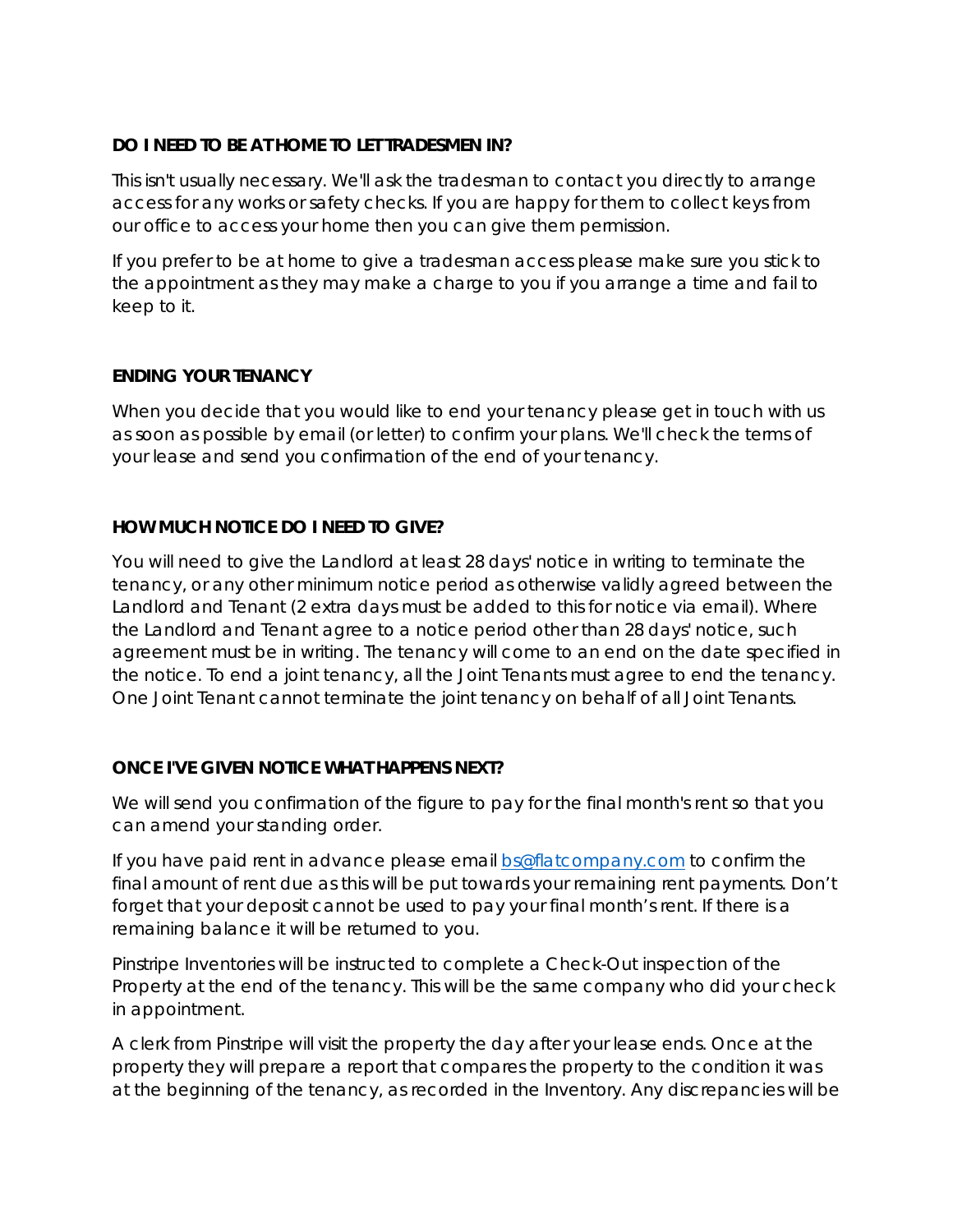noted in this report which will be made available to you by The Flat Company, once it has been compiled. The Pinstripe Inventory Clerk will not be able to enter into discussions about their findings at the property. They are simply there to state the facts and present this in report form.

You are not required to be at the Check-Out inspection and, as mentioned above, we'll share the report with you once we've received it. However, if you do wish to be at the Check-Out please call Pinstripe Inventories on 0131 564 0004 to arrange a convenient time.

### **PREPARING FOR YOUR MOVE OUT**

When you move out you need to return the property as you found it, allowing for fair wear and tear. The crucial thing is to leave yourself plenty of time to get things done.

## **MOVE OUT ADMIN**

Amend your standing order for your final rent payments and then cancel it.

Contact your utility provider(s) to let them know the date you will be moving out. At the end of your tenancy the inventory clerk will take a final meter reading which you can use to finalise your account, but it's worth making sure your meter readings are up to date beforehand.

Email your property manager with your forwarding address and the name(s) of your utility providers.

End your contract with the telephone/cable company and return all equipment belonging to these companies.

Arrange a redirection for your mail. Royal Mail offers a cheap and fast redirection service that is easy to set up:

[www.royalmail.com/portal/rm/product1?catId=400040&mediaId=600008](http://www.royalmail.com/portal/rm/product1?catId=400040&mediaId=600008)

Return your keys to the office (in person or posted through the office letterbox in a sturdy envelope bearing your name, but not your address!) on or before 5pm on the last day of your lease. If you are meeting the inventory clerk on the last day of your tenancy you can simply hand the keys to them.

### **PREPARING THE PROPERTY FOR THE FINAL INSPECTION**

All of your possessions have been removed from the property including any additional furniture. If they are not we will arrange removal at a cost to you.

All inventory items are returned to their original locations within the property. If they are not a charge may be made to your deposit to return them to their original location and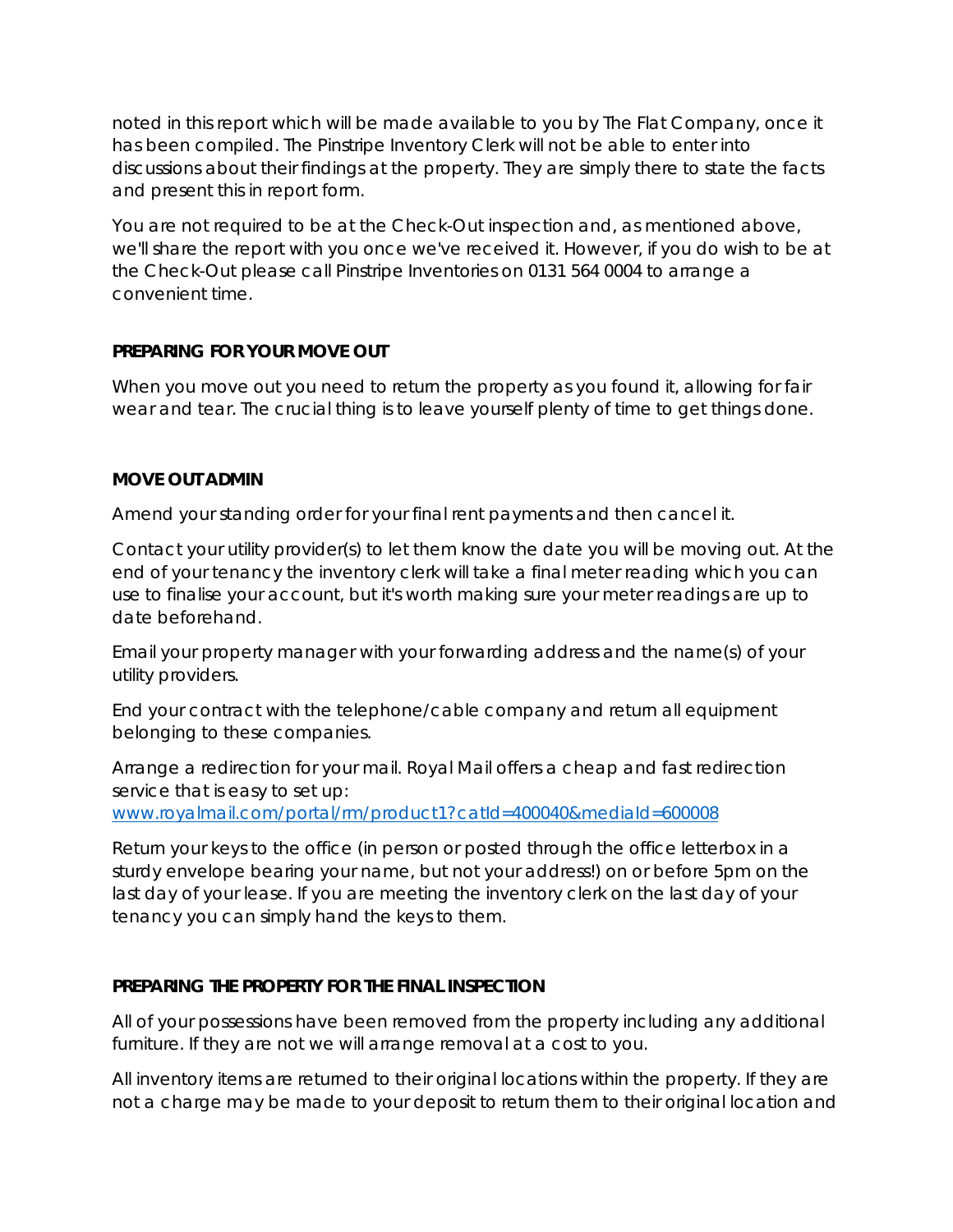they may be noted as missing because the clerk cannot find them and a charge made to replace them. If you require a copy of your inventory please contact our office in plenty of time before the end of your tenancy and we will send you the link.

Any damaged or broken items are replaced with suitable substitutes.

All light bulbs are in working order.

All gardens/balconies are clean and tidy. In our experience these are often forgotten.

Many people underestimate the amount of time it will take to clean the property. We recommend that you carry out a thorough clean of the property a couple of weeks before you are due to leave and then a lighter, but thorough clean as close to the end of your lease as possible. Once you have checked out you will not be able to return to carry out further cleaning if it's found to be necessary.

We also recommend that you employ a professional company to carry out your final clean whether this is a full clean or just a final light clean on the last day of your tenancy. The companies we work with will offer a guaranteed clean to our tenants which means that if any further cleaning is picked up at the final inspection there should be no further cost to you.

Bluestone Cleaners: [www.bluestone-cleaners.co.uk;](http://www.bluestone-cleaners.co.uk/) 07512 311 322

MDC Eco-friendly: [www.mdc-ecoclean.com;](http://www.mdc-ecoclean.com/) 0800 6990 034

If you use either of the above cleaning companies for the final clean and the work is guaranteed please let us know before your final inspection so that we can contact them directly if there are any issues.

Please note – If an appointment has been made for a checkout and on arrival you are not ready to be checked out (i.e. the flat has not been thoroughly cleaned, all your possessions removed, the keys available and the inventory items in the correct order for checking) the appointment will be re scheduled by the inventory clerks and you may be charged a fee for their time.

### **DO I GET A COPY OF THE CHECK OUT REPORT?**

Yes, we will send you a link to the check-out report prepared by Pinstripe once we have checked it along with a note of any works we've identified. We'll also ask you for any feedback you may have at this stage.

### **HOW LONG WILL IT TAKE TO GET MY DEPOSIT BACK?**

If the property is clean, tidy and the inventory agrees, there should be no delay to the deposit return process. If the property is unclean, requires any items replaced or we have to organise any works, there will be charges applied and the deposit return will take longer whilst we wait for the work to be completed and invoices to be received.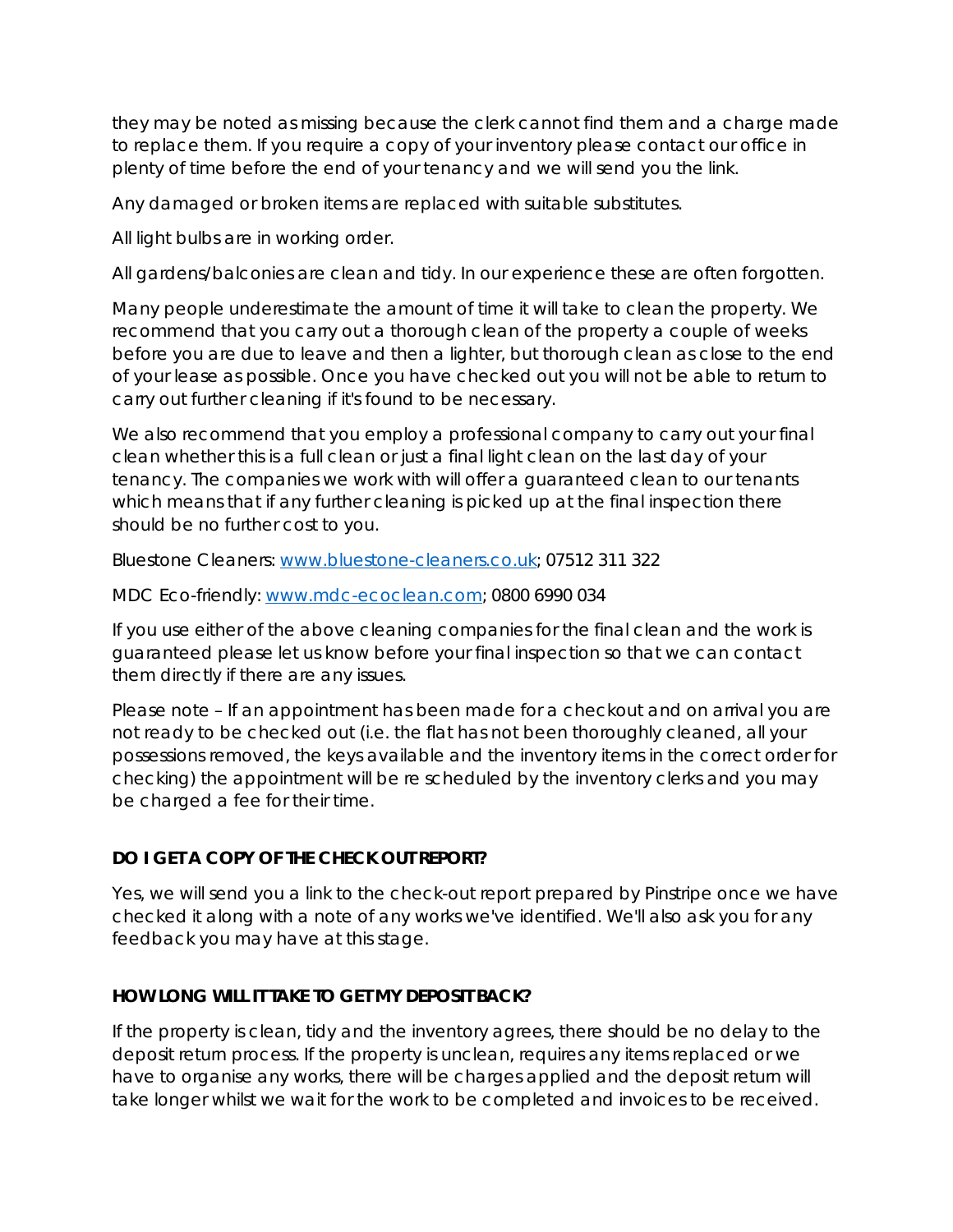Once we have any necessary invoices we will claim any deductions from the deposit held with the tenancy deposit scheme.

## **POSSIBLE CHECK OUT CHARGES**

If we have to arrange any of the following you will be charged an administration fee of £35 in addition to the charges below.

Keys - If there are any sets missing at the check-out, you will be charged for their replacement.

Inventory – make sure that all items listed on the inventory are placed back in the same room in which they appear on the inventory. If they are not, they will be returned to the correct locations and a charge may be made against your deposit.

Personal items left in property – Make sure you do a final 'sweep' of the house before you leave to make sure you haven't forgotten anything. We don't have storage facilities so we will arrange removal and disposal of anything left at the end of the tenancy at a cost to you.

Broken/Damaged Items – As mentioned above, if you break something during the tenancy it's generally cheaper for you to replace or repair it than for us to do so at your expense at the end of your tenancy, particularly when you take in to account possible assembly or delivery costs.

HMO equipment - charges will be made for the reinstatement of damaged/tampered with HMO equipment including, but not restricted to, fire extinguishers, hydraulic door closers, etc.

Cleaning – this is the simplest area to get right when preparing to hand back a property at the end of your tenancy.

Any cleaning (including window cleaning) required will be carried out by one of our contracted cleaning companies. As a guide, cleaning companies charge c£15 per hour.

Carpets, bedding (if provided) and sofa or chair covers - These must be cleaned to a professional standard.

Garden - If there is a private garden, it should be free from weeds and rubbish, and the grass mowed.

Power / Gas Card Meters – If you switch your meter to a key, card or token meter we reserve the right to charge you for its replacement and any associated costs.

Failure to cancel your Standing Order– Standing Orders can only be cancelled by you as we have no authority to alter or cancel them. If your bank pays rent money into our account after your check out of the property, you should contact us to let us know and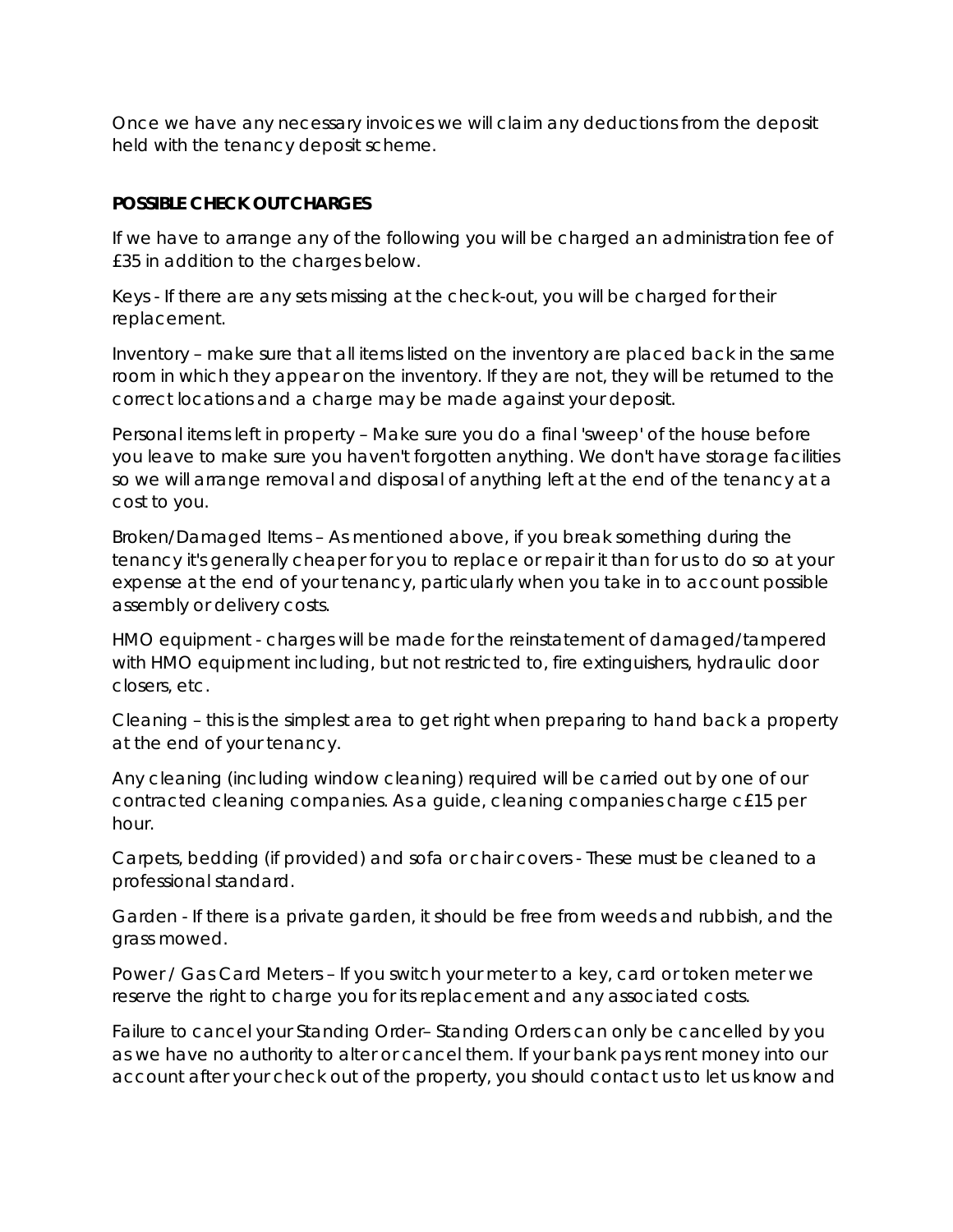we will return the funds to you but there will be a charge of £20 + VAT deducted due to the amount of administration work for our Accounts Department.

Charges can change without notice. Please contact our office for the latest pricing information. If you have queries regarding any of the above please do not hesitate to contact us.

### **END OF TENANCY CLEANING**

We have put together these notes to help you when you are preparing for your final inspection.

Please make sure the property is thoroughly cleaned by moving furniture and free standing appliances, vacuuming, dusting and wiping down all paintwork, shelves and drawers.

If you have sash and case windows and are not sure how to clean them please contact us for advice or a professional window cleaner.

## **HALL**

Windows cleaned inside and out

Walls/woodwork wiped down as necessary

Carpet/rugs vacuumed and professionally cleaned if necessary

All lightbulbs working

Mirrors polished and free from smears

Floor mopped

Curtains/blinds cleaned and ironed if appropriate

All light switches and sockets are clean

### BATHROOM

Windows cleaned inside and out

Floor cleaned

Wash hand basin cleaned and no cracks

Bath cleaned and no cracks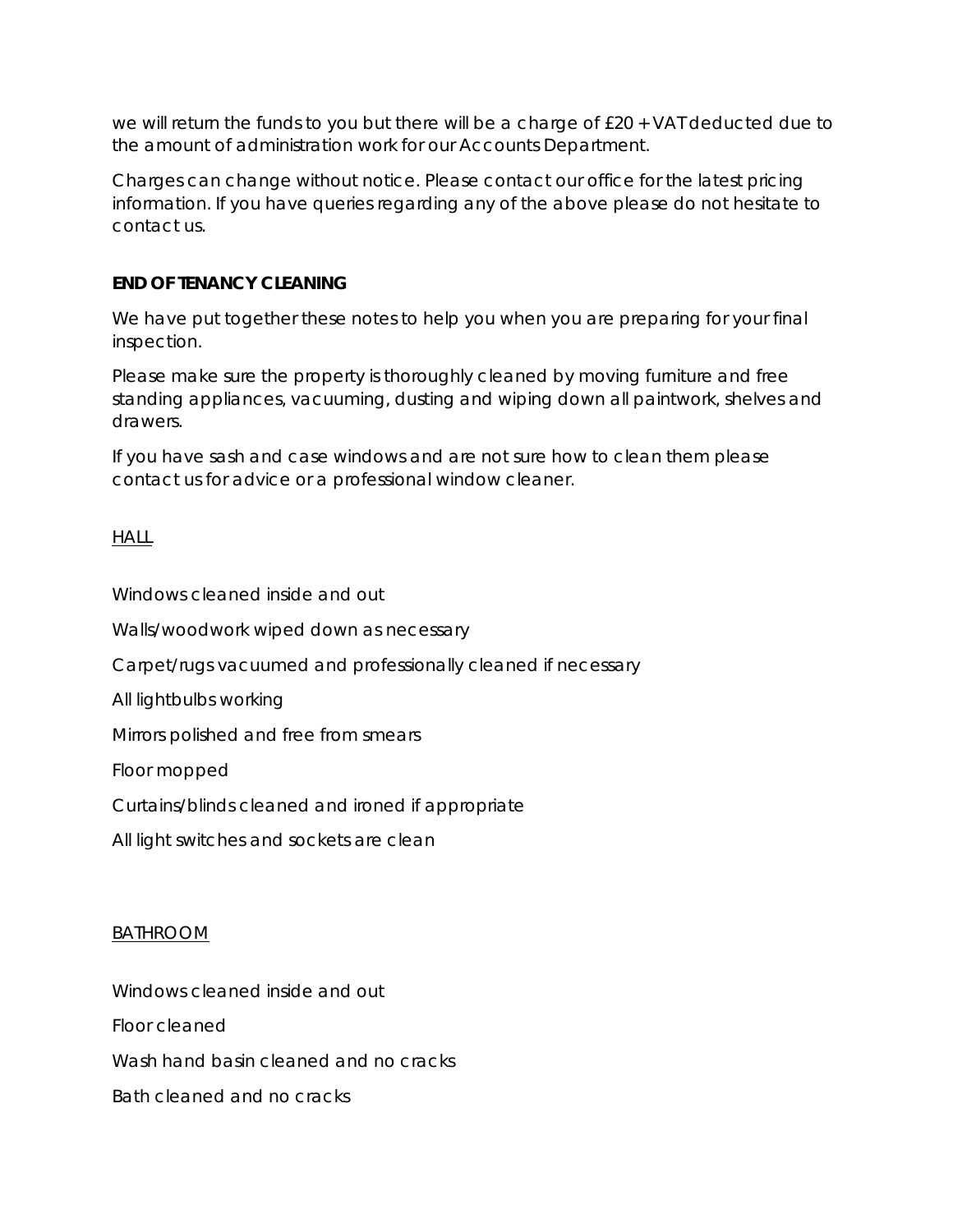Toilet cleaned and no cracks Shower curtain cleaned/replaced if necessary All grouting cleaned of mould or mildew Wall/woodwork wiped down as necessary All lightbulbs working Extractor fan cleaned Curtains/blinds cleaned and ironed if appropriate All light switches and sockets are clean

#### **KITCHEN**

Wall/woodwork wiped down as necessary All lightbulbs working Windows cleaned inside and out Floor cleaned Cooker cleaned inside and out Hob cleaned Extractor fan cleaned and filters replaced if necessary Microwave cleaned inside and out Fridge/freezer defrosted and cleaned inside and out – do not turn it off Work surfaces cleaned All foodstuffs removed including frozen food All cupboards cleaned inside and out Curtains/blinds cleaned and ironed if appropriate All glassware, crockery, cutlery, utensils, pots and pans are cleaned Any tea towels/oven gloves should be freshly laundered and stored neatly All light switches and sockets are clean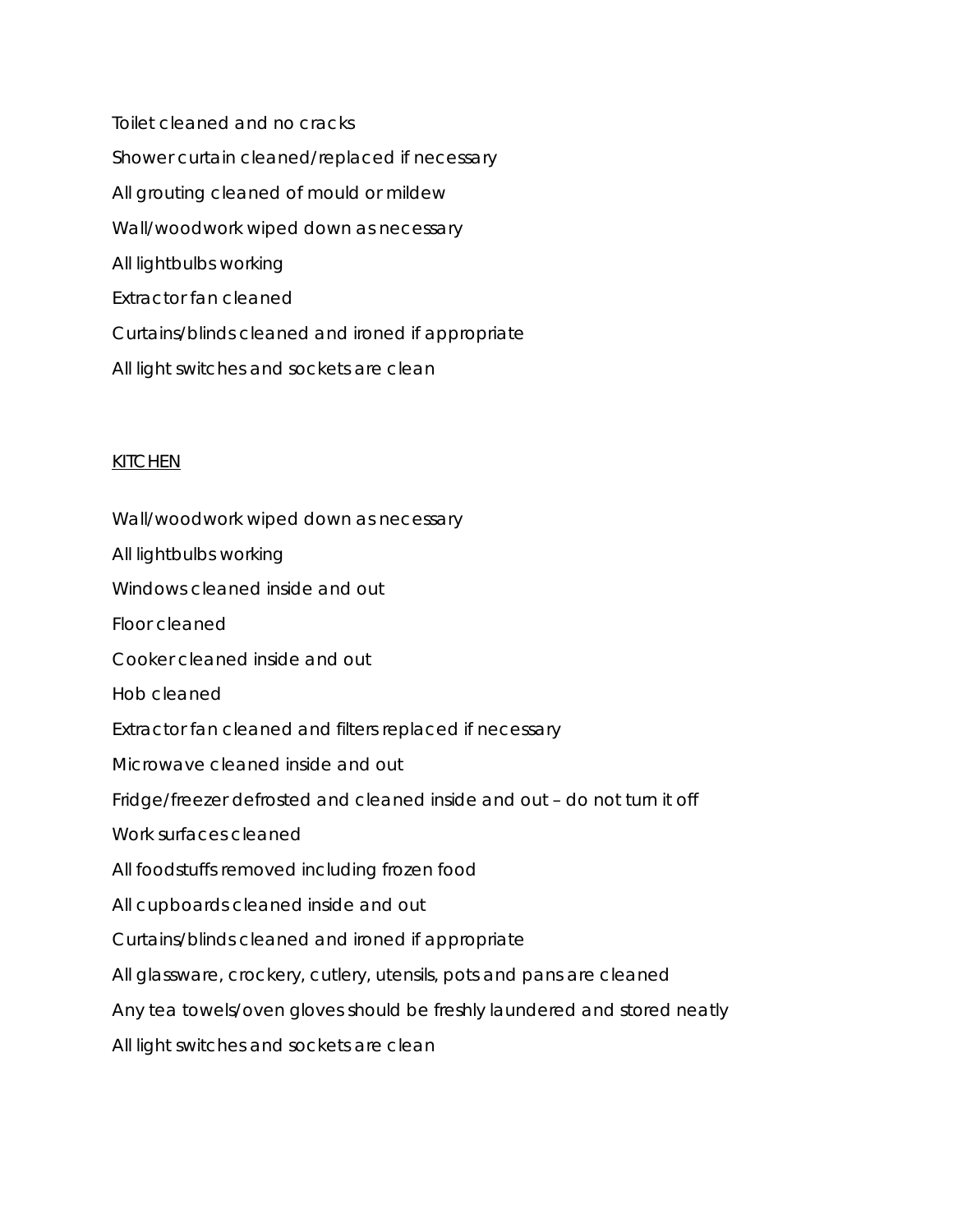#### SITTING ROOM

Windows cleaned inside and out Carpet/rugs vacuumed and professionally cleaned if necessary All lightbulbs working Floor mopped Walls/woodwork wiped down as necessary Mirrors polished and free from smears Curtains/blinds cleaned and ironed if appropriate All upholstery covers laundered and sofas/chairs vacuumed under the cushions. All light switches and sockets are clean

#### **BEDROOMS**

Windows cleaned inside and out Carpet/rugs vacuumed and professionally cleaned if necessary All lightbulbs working Floor mopped Walls/woodwork wiped down as necessary Mirrors polished and free from smears Mattresses vacuumed and any marks removed Any bedlinen freshly laundered, ironed and stored neatly Curtains/blinds cleaned and ironed if appropriate Any bed linen freshly laundered, ironed and stored neatly All light switches and sockets are clean

#### GENERAL